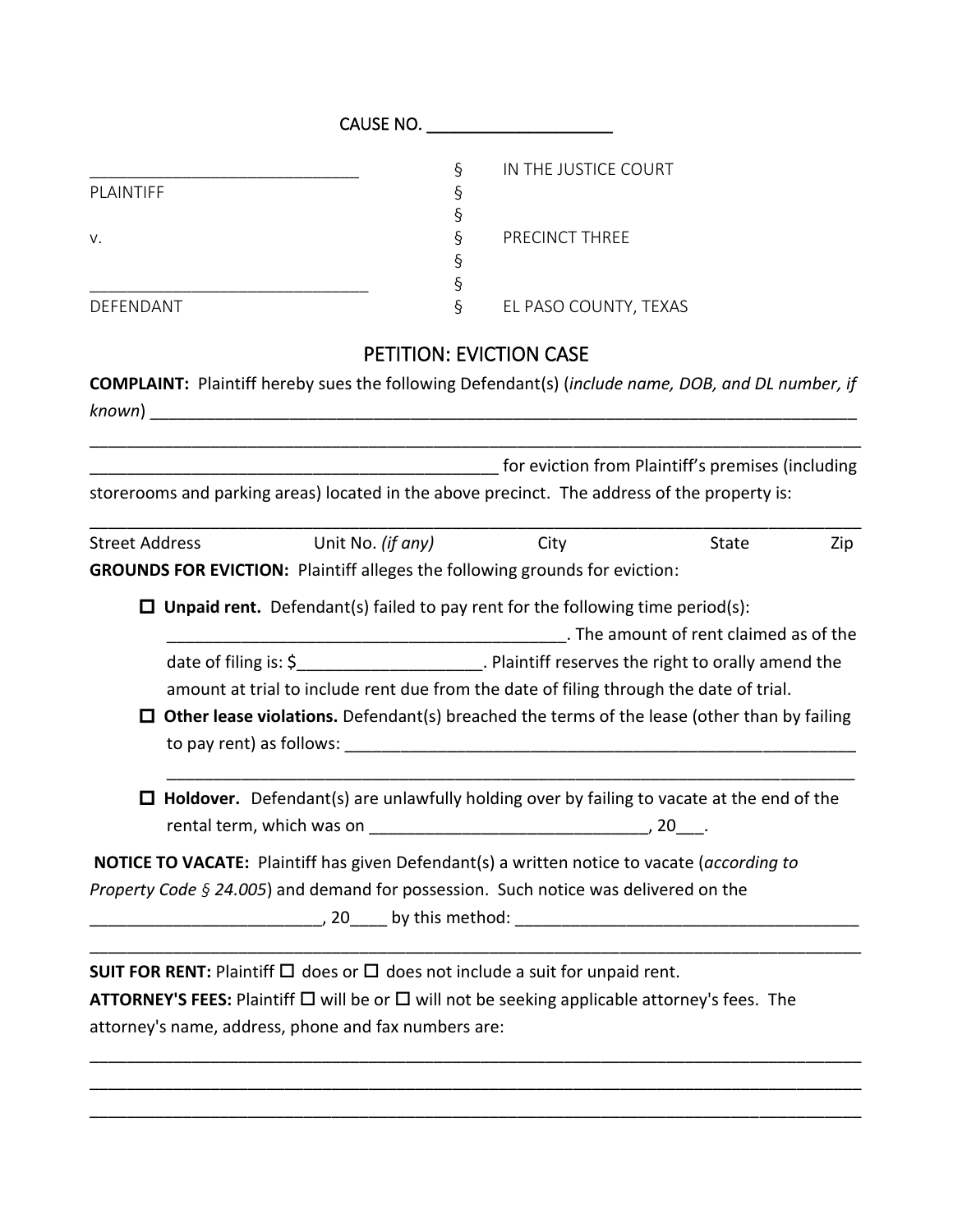**IMMEDIATE POSSESSION BOND:** If Plaintiff has filed a bond for immediate possession, Plaintiff requests that: (1) the court set the amount of the bond; (2) the court approve the bond; and (3) proper notices, as required by the Texas Rules of Civil Procedure, are given to Defendant(s). **SERVICE OF CITATION:** Service is requested on Defendant(s) by: personal service at home or work, or by delivery to a person over the age of 16 years at Defendant's usual place of residence. If required, Plaintiff requests alternative service as allowed by the Texas Rules of Civil Procedure. Other home or work addresses where Defendant(s) may be served are:

\_\_\_\_\_\_\_\_\_\_\_\_\_\_\_\_\_\_\_\_\_\_\_\_\_\_\_\_\_\_\_\_\_\_\_\_\_\_\_\_\_\_\_\_\_\_\_\_\_\_\_\_\_\_\_\_\_\_\_\_\_\_\_\_\_\_\_\_\_\_\_\_\_\_\_\_\_\_\_\_\_\_\_ \_\_\_\_\_\_\_\_\_\_\_\_\_\_\_\_\_\_\_\_\_\_\_\_\_\_\_\_\_\_\_\_\_\_\_\_\_\_\_\_\_\_\_\_\_\_\_\_\_\_\_\_\_\_\_\_\_\_\_\_\_\_\_\_\_\_\_\_\_\_\_\_\_\_\_\_\_\_\_\_\_\_\_ \_\_\_\_\_\_\_\_\_\_\_\_\_\_\_\_\_\_\_\_\_\_\_\_\_\_\_\_\_\_\_\_\_\_\_\_\_\_\_\_\_\_\_\_\_\_\_\_\_\_\_\_\_\_\_\_\_\_\_\_\_\_\_\_\_\_\_\_\_\_\_\_\_\_\_\_\_\_\_\_\_\_.

Plaintiff knows of no other home or work addresses of Defendant(s) in this county.

**RELIEF:** Plaintiff requests that Defendant(s) is served with the citation and that Plaintiff is awarded a judgment against Defendant(s) for: possession of the premises, including removal of Defendant(s) and Defendant's possessions from the premises, unpaid rent, if set forth above, attorney's fees, court costs, and interest on the above sums at the rate stated in the lease, or if not so stated, at the statutory rate for judgments.

 $\Box$  I hereby request a jury trial. The fee is \$22 and must be paid at least 3 days before trial.

 $\Box$  I hereby consent for the answer and any other motions or pleadings to be sent to my email address as follows: which is a set of the set of the set of the set of the set of the set of the set of the set of the set of the set of the set of the set of the set of the set of the set of the set of the set of the set

| <b>Plaintiff's Printed Name</b> | <b>Signature of Plaintiff or Agent or Attorney</b> |
|---------------------------------|----------------------------------------------------|

**Defendant's Information** *(if known)*: Name: \_\_\_\_\_\_\_\_\_\_\_\_\_\_\_\_\_\_\_\_\_\_\_\_\_\_\_\_\_\_\_\_\_\_\_\_\_\_\_\_\_\_

Date of birth: \_\_\_\_\_\_\_\_\_\_\_\_\_\_\_\_\_\_\_\_

Last three digits of Driver License: \_\_\_\_\_\_\_\_\_\_\_\_\_\_ Last three digits of Soc. Sec. No.: \_\_\_\_\_\_\_\_\_\_\_

**SERVICE BY EMAIL:** (*Normally, documents in this case are sent by mail. If it is easier for you, you can choose to get some of the documents sent by email. If you choose to get documents by email, you must have an email account where you can receive, open, and view large attachments, and it is important that you check this email account every day. Even if you receive some documents by email, you will still receive some documents about the case by mail or personal service, so you must not ignore any documents from the court or other parties received by mail or personal service.*)

 $\Box$  Yes, I would like to receive documents related to this case by email at this email address:

\_\_\_\_\_\_\_\_\_\_\_\_\_\_\_\_\_\_\_\_\_\_\_\_\_\_\_\_\_\_\_\_\_\_\_\_\_\_\_\_\_\_\_\_\_\_\_\_\_\_\_\_\_\_\_\_\_\_\_\_\_.

 $\square$  No, I do not want to receive any documents by email.

## **REMOTE PARTICIPATION:**